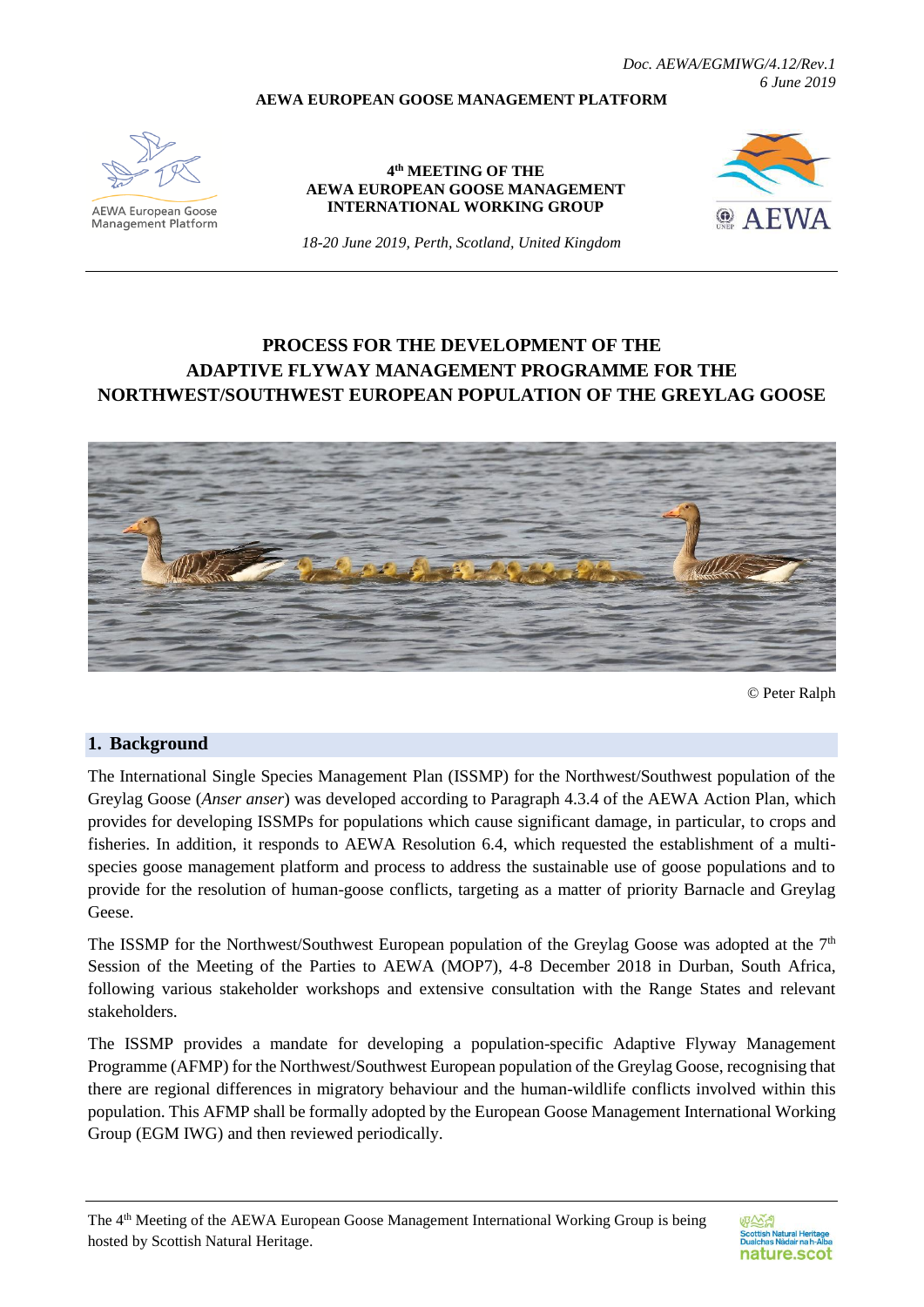### **2. Purpose of the AFMP**

The purpose of the AFMP is to establish an agreement amongst Range States on the implementation of those activities in the Greylag Goose ISSMP that require coordination at the population and/or Management Unit (MU) level.

Specifically, the AFMP will address the following activities:

- 1) Establish hierarchical population targets at flyway, MU and national levels iteratively to ensure national targets are consistent with the flyway targets and with legal requirements at all levels<sup>1</sup>;
- 2) Establish an internationally coordinated population management programme (including both hunting and, if necessary, killing under derogations) for the transboundary MUs encompassing monitoring, assessment and decision-making protocols<sup>2</sup>.

In addition, the AFMP will assist Range States in coordinating the implementation of their derogation schemes and will therefore contain information that is relevant for assessing the need for derogations at Range State  $level<sup>3</sup>$ .

The implementation of further activities of the Greylag Goose ISSMP will be elaborated in the MU-specific workplans, following the same principle of the non-AHM<sup>4</sup> workplan for the Taiga Bean Goose.

Moreover, it should be noted that Range States remain responsible for national planning and implementation within the framework of the ISSMP.

According to the Greylag Goose ISSMP, the following items shall be included as part of the AFMP:

- 1. Definition of Management Units (MUs);
- 2. Definition of Favourable Reference Values (FRVs) for the population/MUs;
- 3. MU-specific analysis<sup>5</sup> of:
	- a. Characterisation of the spatial and temporal extent and trends of damage to agriculture and of risks to human health and air safety as well as to other flora and fauna that can be attributed to the MU in question, including predicted future changes in these;
	- b. Description of the methods applied in the past assessments [*for the need for derogations*] for each country and recommendations for the development of future guidelines for assessments;
	- c. Description of the methods applied or tested to prevent damages and to reduce risks, their effectiveness and sufficiency to tackle the problem;
	- d. Understanding of the link between population level and damages or risk;
	- e. Information on habitat conservation measures including designation of Special Protection Areas (SPAs) under Article 4(2) of the Birds Directive:
		- i. List of SPAs and other protected areas designated for the Greylag Goose;
		- ii. Management of the species and the damage inside and outside SPAs;
		- iii. Tackling damage prevention inside and outside SPAs (accommodation areas, derogations, etc.).

1

<sup>&</sup>lt;sup>1</sup> Means objective 4, Activity 4.1 in the Greylag Goose ISSMP

<sup>2</sup> Means objective 4, Activity 4.2 in the Greylag Goose ISSMP

<sup>&</sup>lt;sup>3</sup> See Box 1 of the Greylag Goose ISSMP

<sup>4</sup> AHM stands for Adaptive Harvest Management

<sup>5</sup> See Box 1 of the Greylag Goose ISSMP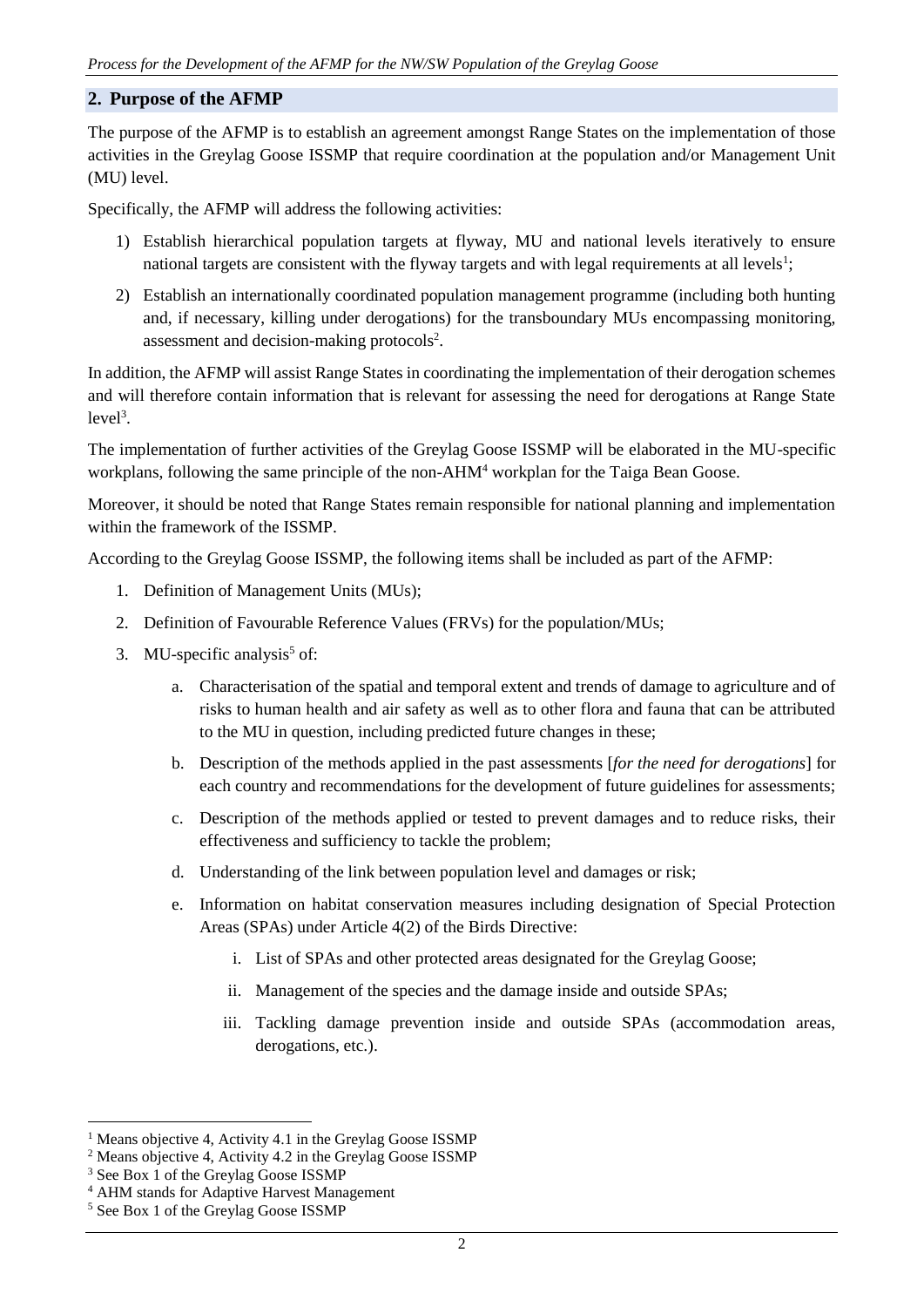- 4. Definition of targets as necessary, that are above the FRVs for the population, the MUs and Range States – based on work carried out by the International Modelling Consortium and agreed by the EGM IWG;
- 5. Protocols for adaptive management and monitoring;
- 6. Workplans for the ISSMP actions relevant to the population/MUs.

### **3. Proposed Outline of an AFMP for the Greylag Goose**

#### **Main body of the AFMP:**

#### **1. Introduction**

*Description on the purpose and scope of the AFMP.*

#### **2. Definition of Management Units (MUs)**

*This section will include the MUs as agreed by the EGM IWG4 (see document AEWA/EGMIWG/4.14).*

#### **3. Definition of Favourable Reference Values (FRVs)**

*The FRVs for the Greylag Goose will be included in this section, as agreed at EGM IWG4 (see document AEWA/EGMIWG/4.16/Rev.1).*

#### **4. Population targets above the FRVs**

*Population targets are set above the FRVs for agreed MUs based on an MCDA<sup>6</sup> process. Documentation of the MCDA process will be provided in an Annex to the AFMP.*

#### **5. Monitoring indicators and programmes**

*Clear and effective monitoring indicators and programmes are identified to measure whether the management objectives are met.*

**6. Protocols for the iterative phase** (decision making, monitoring and assessment)

*Management actions are evaluated systematically and adapted accordingly for improved management. The detailed protocols will be added as an Annex to this document.* 

The following sections will be added as Annexes to the AFMP:

#### **Annex 1. MU-specific workplans**

*Annual MU-specific workplans will be included and reviewed by the EGM IWG at their annual meetings. Workplans will include priority activities identified in the ISSMP that are not related to achieving population targets, as well as other activities agreed by the EGM IWG at their annual meetings.*

#### **Annex 2. Box 1 of the ISSMP for the Greylag Goose**

- a. Characterisation of the spatial and temporal extent and trends of damage to agriculture and of risks to human health and air safety, as well as to other flora and fauna that can be attributed to the population/MU in question, including predicted future changes in these;
- b. A description of the methods applied in the past assessments [*for the need for derogations*] for each country and recommendations for the development of future guidelines for assessments;

1

<sup>6</sup> MCDA stands for Multi-criteria Decision Analysis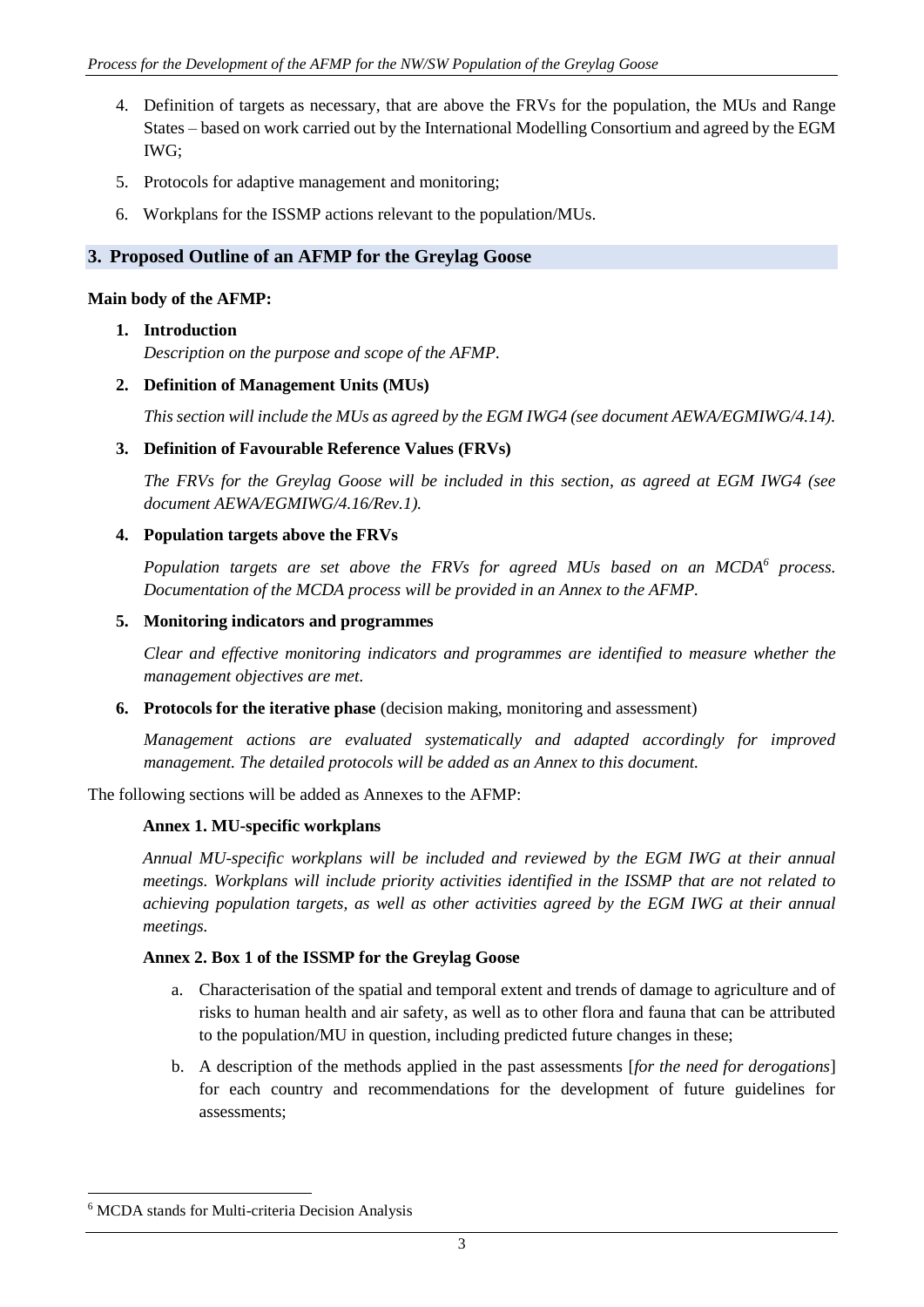- c. Description of the methods applied or tested to prevent damages and to reduce risks, their effectiveness and sufficiency to tackle the problem;
- d. Understanding of the link between population level and damages or risk;
- e. List of SPAs and other protected areas designated for the Greylag Goose;
- f. Management of the species and the damage inside and outside SPAs;
- g. Tackling damage prevention inside and outside SPAs (accommodation areas, derogations, etc.).

#### **Annex 3. Population Models**

*This section will include the Greylag Goose population models that will be prepared by the Data Centre to inform decisions.*

#### **Annex 4. MCDA process**

*The documentation of the MCDA process will be presented, including the decision alternatives and stakeholder priorities.*

#### **Annex 5. Impact Models**

*This section will include models that will assess the predicted outcomes of defined management actions on the fundamental objectives set in the ISSMP.*

#### **Annex 6. Protocols for the iterative phase (decision making, monitoring and assessment)**

*Protocols for the iterative phase will be presented in this section, in order to systematically evaluate management actions and adapt them accordingly for improved management.*

### **4. Provisional<sup>7</sup> Steps and Timeline for the Development of the AFMP**

The development of the AFMP requires a number of steps that are highly dependent on the timely availability of funding and human resources, to provide for a transparent management process informed by robust science.

The timeline below indicates an approximate timeframe in which various elements of the AFMP can realistically be delivered subject to the availability of resources.



*Figure 1. Provisional timeline for the development of the AFMP*

1

 $<sup>7</sup>$  The timeline for the development of the AFMP is subject to the timely availability of data, funding and human resources.</sup>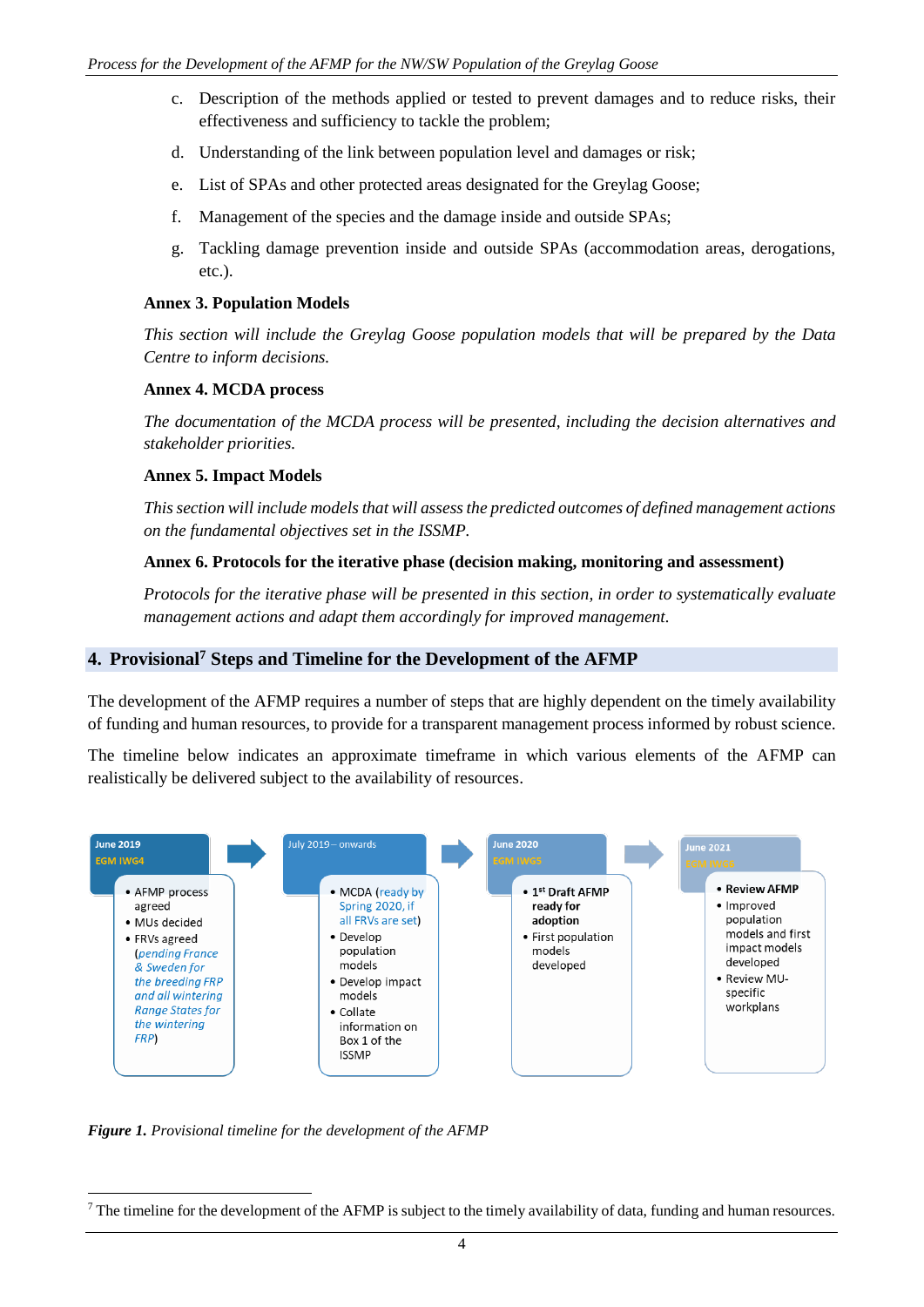At the EGM IWG4 in June 2019 Range States are expected to agree on the proposed process for the development of the AFMP and on the proposed MUs for the Greylag Goose presented in document AEWA/EGMIWG/4.14.

At the same time, Range States are also expected to agree on the definition of FRVs at the national level for the breeding season and at supranational level for the wintering season for the NW/SW European Population of the Greylag Goose (see document AEWA/EGMIWG/4.16/Rev.1). Considering that there is no FRV for the breeding season suggested for France as it is deemed to be a marginal breeder in the country, it is expected that France will inform the Secretariat about any possible nationally-defined FRV by **12 July 2019.** In addition, Sweden, which is the only country where the Greylag Goose triggers SPA designation during breeding season, should consider whether the suggested national FRV (see Table 2 in document AEWA/EGMIWG/4.16/Rev.1) is consistent with their site protection obligations and also inform the Secretariat by **12 July 2019**.

Finally, all wintering Range States are requested to review the suggested figures of wintering birds within the SPA network, (see Table 2 in document AEWA/EGMIWG/4.16/Rev.1), in the light of their SPA targets and inform the Secretariat by **12 July 2019** if any revision is needed.

Only once the FRVs have been set for each country, a Multi-criteria Decision Analysis (MCDA) can be applied, as agreed at the AEWA International Management Planning Workshop for the Barnacle Goose and the Greylag Goose, which took place on 19 June 2018, in Leeuwarden, the Netherlands. More details on the MCDA process, timeframe and costs are provided in Annex 1 to this document.

From July 2019 onwards, the International Modelling Consortium will be working on the development of population models. During the 2nd Meeting of the International Modelling Consortium, which took place in Kalø, Denmark on 21-22 March 2019, it was suggested that the capacity from ONCFS (i.e. Dr Leo Bacon, who has been working on the definition of the Greylag Goose MUs) would be requested to develop the population models, in collaboration with the EGMP Data Centre. In addition, Sweden has instigated scientific work focussing on the relationships between goose population sizes and agricultural damage.

However, dynamic impact models (based on agent-based simulations) still have to be refined and finalised (by the Data Centre) and could be presented to the EGM IWG6 in June 2021 as part of the iterative phase, if additional funding is provided. Moreover, the EGMP Data Centre will collate the information from the Range States needed concerning damage and site protection (Box 1 of the Greylag Goose ISSMP) with input from the International Modelling Consortium and the EGMP Agriculture Task Force as necessary. However, data on risks to air safety and other flora and fauna are currently not collated and assessed for the whole population and will require additional funding. Annex 2 of this document provides a justification and description of the need of additional capacity in the EGMP Data Centre to accomplish these tasks within the indicated timeline.

Subject to the availability of resources a first draft of the AFMP for the Greylag Goose, including the results of the first models and MU-specific workplans, is expected to be ready for adoption at the 5<sup>th</sup> Meeting of the European Goose Management International Working Group (EGM IWG5) in June 2020.

Following June 2020, the AFMP, including the models and MU-specific workplans, will be reviewed for EGM IWG6 in June 2021.

The following resources are required to ensure the timely delivery of each step in the process: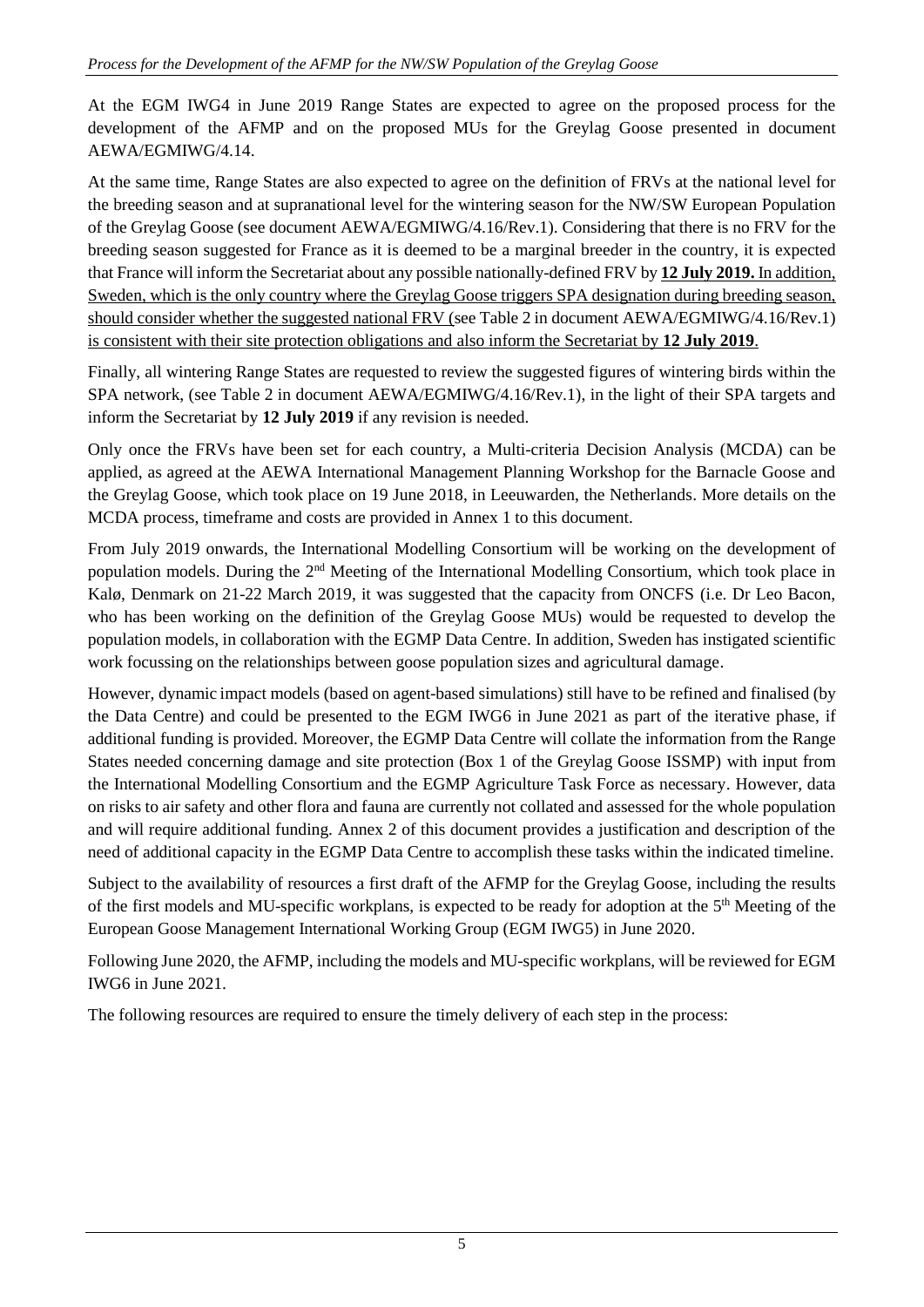| Decision / activity                                                                                                                                                                                                                     | <b>Responsibility</b>                                                                                                        | <b>Extra resources needed</b>                                                                                                                                                                                                                                                                                                                         | <b>Timeframe for</b><br>decision or funding to<br>be provided                                               |  |
|-----------------------------------------------------------------------------------------------------------------------------------------------------------------------------------------------------------------------------------------|------------------------------------------------------------------------------------------------------------------------------|-------------------------------------------------------------------------------------------------------------------------------------------------------------------------------------------------------------------------------------------------------------------------------------------------------------------------------------------------------|-------------------------------------------------------------------------------------------------------------|--|
| AFMP process agreed                                                                                                                                                                                                                     | <b>EGM IWG</b>                                                                                                               | n/a                                                                                                                                                                                                                                                                                                                                                   | June 2019 (agreement)                                                                                       |  |
| MUs agreed                                                                                                                                                                                                                              | <b>EGM IWG</b>                                                                                                               | n/a                                                                                                                                                                                                                                                                                                                                                   | June 2019 (agreement)                                                                                       |  |
| FRVs agreed                                                                                                                                                                                                                             | <b>EGM IWG</b>                                                                                                               | n/a                                                                                                                                                                                                                                                                                                                                                   | June 2019 (agreement)                                                                                       |  |
| FRVs provided by<br>France and verified<br>Sweden for breeding<br>season.<br>All wintering Range<br>States provide SPA-<br>level targets for the<br>Greylag Goose or verify<br>figures of wintering<br>birds inside the SPA<br>network. | France, Sweden and all<br>wintering Range States                                                                             | n/a                                                                                                                                                                                                                                                                                                                                                   | 12 July 2019                                                                                                |  |
| <b>MCDA</b>                                                                                                                                                                                                                             | <b>EGMP</b> Data Centre                                                                                                      | Total costs: EUR 31,400<br>Co-funding secured:<br>EUR 23,000 (provided by<br>Norway)<br>Co-funding needed:<br><b>EUR 8,400</b>                                                                                                                                                                                                                        | July 2019 (funding<br>provided)<br>Refer to Annex 1 for<br>more details                                     |  |
| Development of<br>population models                                                                                                                                                                                                     | <b>ONCFS, EGMP Data</b><br>Centre, International<br><b>Modelling Consortium</b>                                              | Staff time provided at<br><b>ONCFS</b>                                                                                                                                                                                                                                                                                                                | <b>July 2019</b><br>(confirmation of staff<br>time)                                                         |  |
| Collate data for Box 1                                                                                                                                                                                                                  | <b>EGMP</b> Data Centre,<br>Range States,<br><b>International Modelling</b><br>Consortium &<br><b>Agriculture Task Force</b> | Academic Technician to<br>collate information for<br>Greylag Goose and<br><b>Barnacle Goose</b><br>(Russia/Germany &<br>Netherlands population) at<br>the EGMP Data Centre<br>(position also to develop<br>the impact models, see<br>below);<br>20% time per year for 2<br>years (EUR 38,400 of<br>overall budget for the<br>position of EUR 192,000) | July 2019 (funding for<br>academic technician<br>position provided)<br>Refer to Annex 2 for<br>more details |  |
| Development of impact<br>models                                                                                                                                                                                                         | <b>EGMP</b> Data Centre &<br><b>International Modelling</b><br>Consortium                                                    | Academic technician<br>position to develop impact<br>models for Greylag Goose<br>and Barnacle Goose<br>(Russia/Germany &<br>Netherlands population)                                                                                                                                                                                                   | July 2019 (funding for<br>academic technician<br>position provided)<br>Refer to Annex 2 for<br>more details |  |

|  |  |  | Table 1. Key decisions and resources needed for the development of the Greylag Goose AFMP |  |
|--|--|--|-------------------------------------------------------------------------------------------|--|
|  |  |  |                                                                                           |  |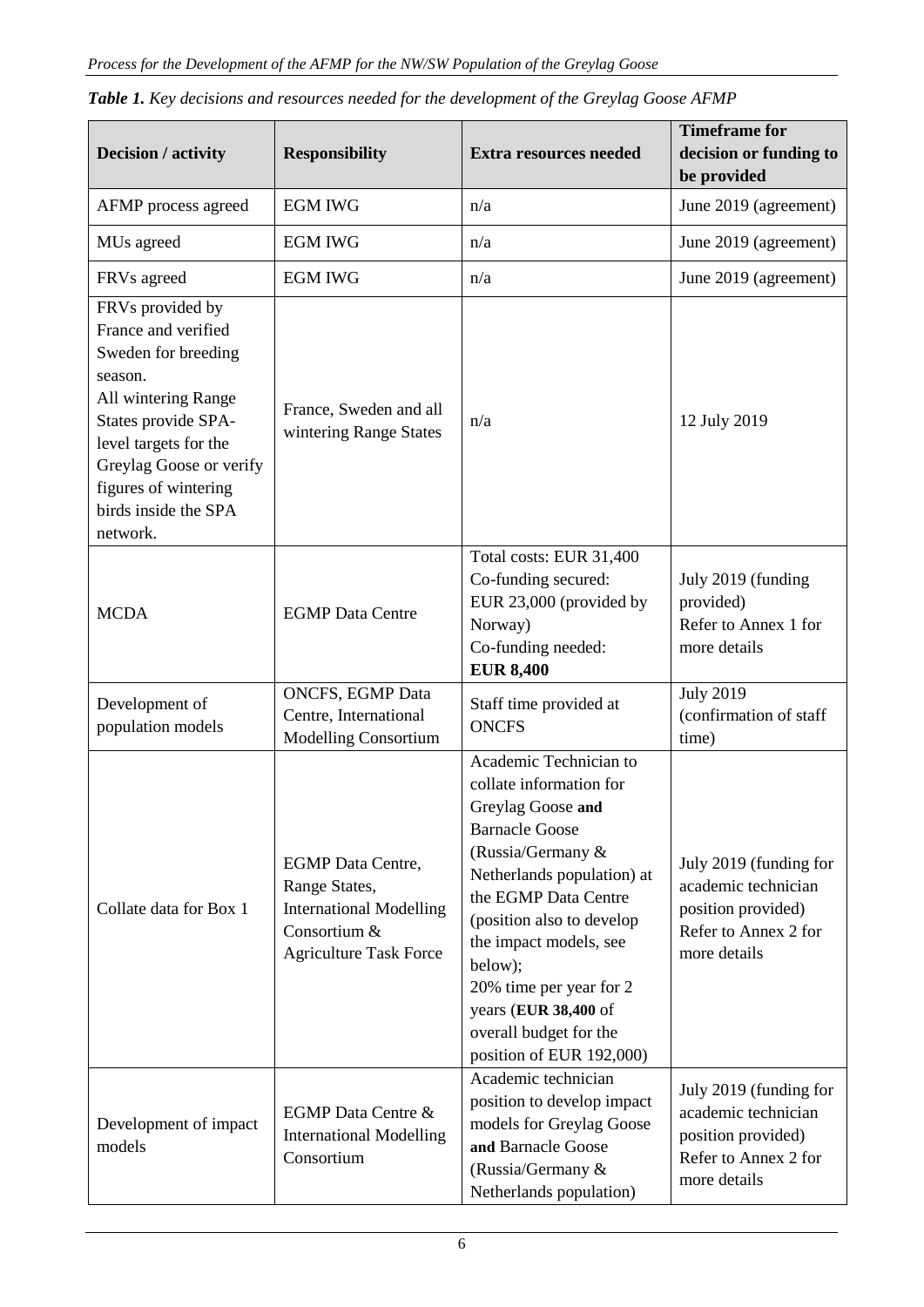|                  |                                                                  | (position also to collate)<br>data for Box 1, see above);<br>80% time per year for 2<br>years (EUR 153,600 of<br>overall budget for the<br>position of EUR 192,000) |                                     |
|------------------|------------------------------------------------------------------|---------------------------------------------------------------------------------------------------------------------------------------------------------------------|-------------------------------------|
| AFMP compilation | <b>EGMP</b> Secretariat, Data<br>Centre & external<br>consultant | <b>EUR 5,650</b>                                                                                                                                                    | December 2019<br>(funding provided) |

## **5. Data Needs for the Purpose of the AFMP**

The following data is required to ensure the timely delivery of each step in the process:

*Table 2. Data needs for the development of the Greylag Goose AFMP*

|                                      |                                                                                                                                                               |                                                           | <b>Timeframe for</b> |  |
|--------------------------------------|---------------------------------------------------------------------------------------------------------------------------------------------------------------|-----------------------------------------------------------|----------------------|--|
| <b>Purpose / activity</b>            | <b>Type of data</b>                                                                                                                                           | <b>Responsibility</b>                                     | data to be           |  |
|                                      |                                                                                                                                                               |                                                           | provided             |  |
| Harvest<br>assessment                | Capture-Mark-Recapture material (neck-<br>banding and metal ringing)                                                                                          | <b>National Research</b><br>Institutes, EURING<br>and DC  | November 2019        |  |
| Harvest<br>assessment                | Population counts (mid-winter)                                                                                                                                | Range States and<br>Data Centre                           | March 2020           |  |
| Harvest<br>assessment                | Total offtake by hunting and derogations<br>and their seasonal distributions                                                                                  | Range States and<br>Data Centre                           | March 2020           |  |
| Agricultural<br>impact<br>assessment | Damage assessment, compensation,<br>subsidies paid, derogation offtake<br>statistics (according to the indicators<br>proposed by the Agricultural Task Force) | Range States,<br><b>Agricultural Task</b><br>Force and DC | March 2020           |  |
| Air safety risk<br>assessment        | Bird strike statistics                                                                                                                                        | Range States and<br>Data Centre                           | March 2021           |  |
| Ecosystem impact<br>assessment       | Extent of reedbed degradation caused by<br>Greylag Geese                                                                                                      | Range States and<br>Data Centre                           | March 2021           |  |
| Harvest<br>assessment<br>updates     | Population counts (summer; pending<br>decisions on MUs)                                                                                                       | Range States and<br>Data Centre                           | March 2021           |  |
| Agricultural<br>impact models        | Damage assessment statistics                                                                                                                                  | Range States,<br><b>Agricultural Task</b><br>Force and DC | March 2021           |  |

## **Action requested from the EGM IWG**

- Agree on the proposed content and outline of an AFMP for the Greylag Goose;
- Take note of the indicative timeline for the development of the AFMPs and the steps that are involved;
- Take note of the resources that are required for the entire process for the timely delivery of the AFMP by June 2020.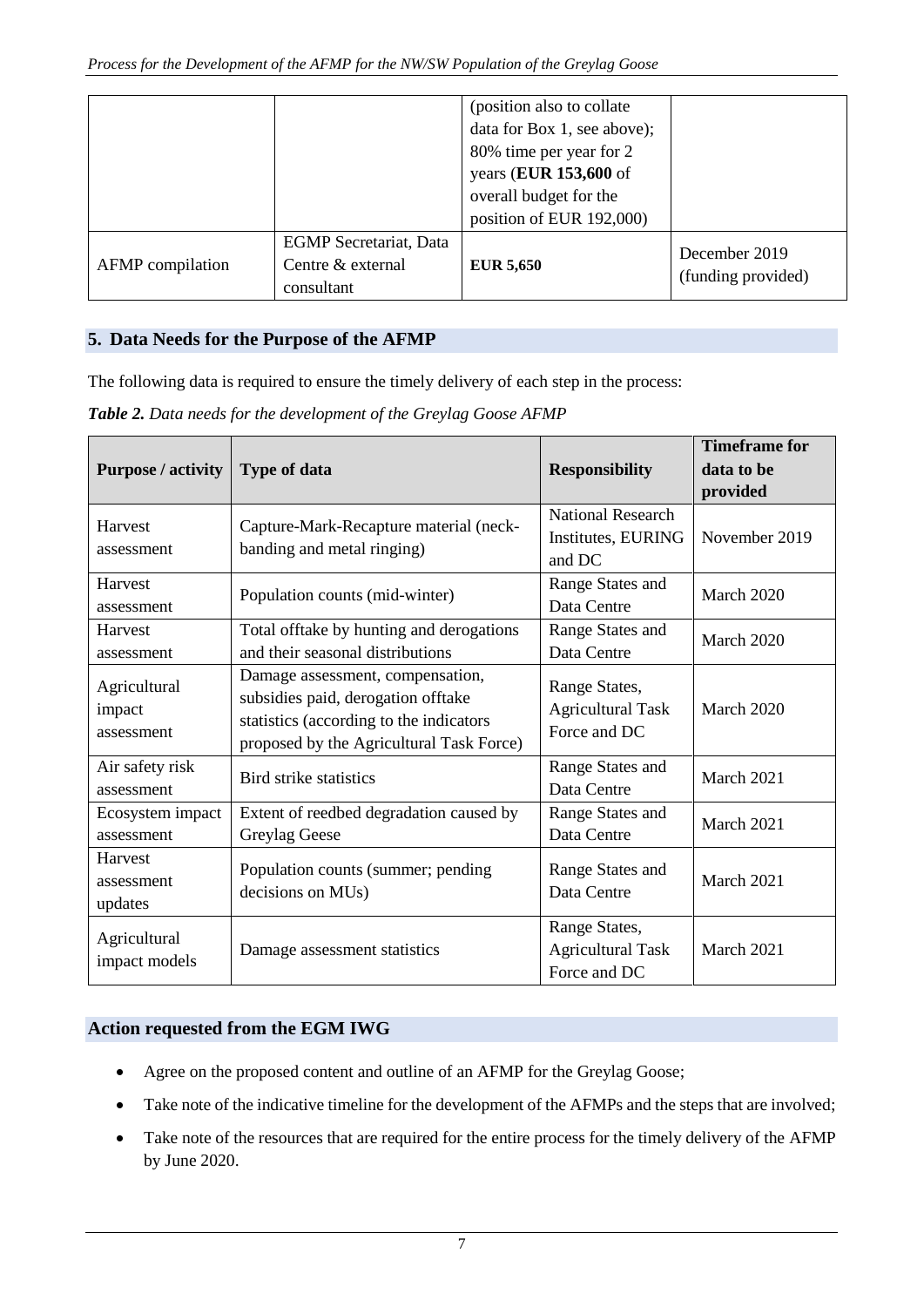### **Annex 1**

### **Multi-criteria Decision Analysis**

At the AEWA International Management Planning Workshop for the Barnacle Goose and the Greylag Goose, which took place on 19 June 2018, in Leeuwarden, the Netherlands, Range States agreed to apply the Multicriteria Decision Analysis (MCDA) process for the Greylag Goose (Doc. AEWA/EGMIWG/4.14).

MCDA (Huang et al. 2011) is widely used in natural resource management. The purpose of the MCDA is to combine scientific information with social objectives and help decision makers to attain a preferred decision alternative.

The following section will describe how this exercise can be applied within the framework of the Greylag Goose management process and provide an indicated timeline and resource estimate.

For Greylag Geese, we must first consider management objectives described in the ISSMP and then use the best information available to predict the consequences of alternative population goals for each of those objectives. The best choice of population goal is the one that maximises the weighted sum of consequences across objectives using weights provided by decision makers. MCDA explicitly recognises multiple management objectives and inherent tradeoffs and relies on decision makers to determine the relative importance of objectives.

In terms of process, the first phase will involve identification of relevant objectives of the ISSMP, articulation of several candidate population goals and assessment of the potential consequences of those candidates. Relevant objectives will be identified by the International Modeling Consortium as those that are, or are likely will be, substantively affected by population size at the flyway or MU level. Ideally, the potential consequences of various population sizes are based on empirical models. Although population models for Greylag Geese are in development, they will not be ready in time, nor will they likely be sufficient to address all objectives. Thus, we will rely on expert opinion of members of the Modeling Consortium (and other scientists knowledgeable about the interaction of humans and Greylag Geese). Expert opinion is widely used in the absence of empirical information and can be a valuable tool for public policy decision-making if rigorous protocols are followed (Morgan 2014).

The expert elicitation will be followed by the assignment of management-objective weights, reflecting the relative importance of each objective, by decision makers. EGM IWG representatives of the Range States of the Greylag Goose and other stakeholders will participate in this exercise. We will use a technique known as swing weighting (Gregory et al. 2012) to identify weights using the results of the expert elicitation described above. Because it is likely that objective weights will vary among decision makers, we will conduct a sensitivity analysis to determine the extent to which that variability affects the preferred choice of the population goal. A simplified consequence table (without consequence scores, objective weights, or specific candidate population goals) is shown below for illustrative purposes.

| <b>Objective</b>                     | Goal     | Objective<br>weight | <b>Alternative population goals</b> |          |        |
|--------------------------------------|----------|---------------------|-------------------------------------|----------|--------|
|                                      |          |                     | $^{6}$ low"                         | "medium" | "high" |
| Probability of population $\leq$ FRP | minimize |                     |                                     |          |        |
| Agricultural damage and conflicts    | minimize |                     |                                     |          |        |
| Management cost                      | minimize |                     |                                     |          |        |
| Sustainable hunting                  | maximize |                     |                                     |          |        |

*Table 3. Simplified consequence table*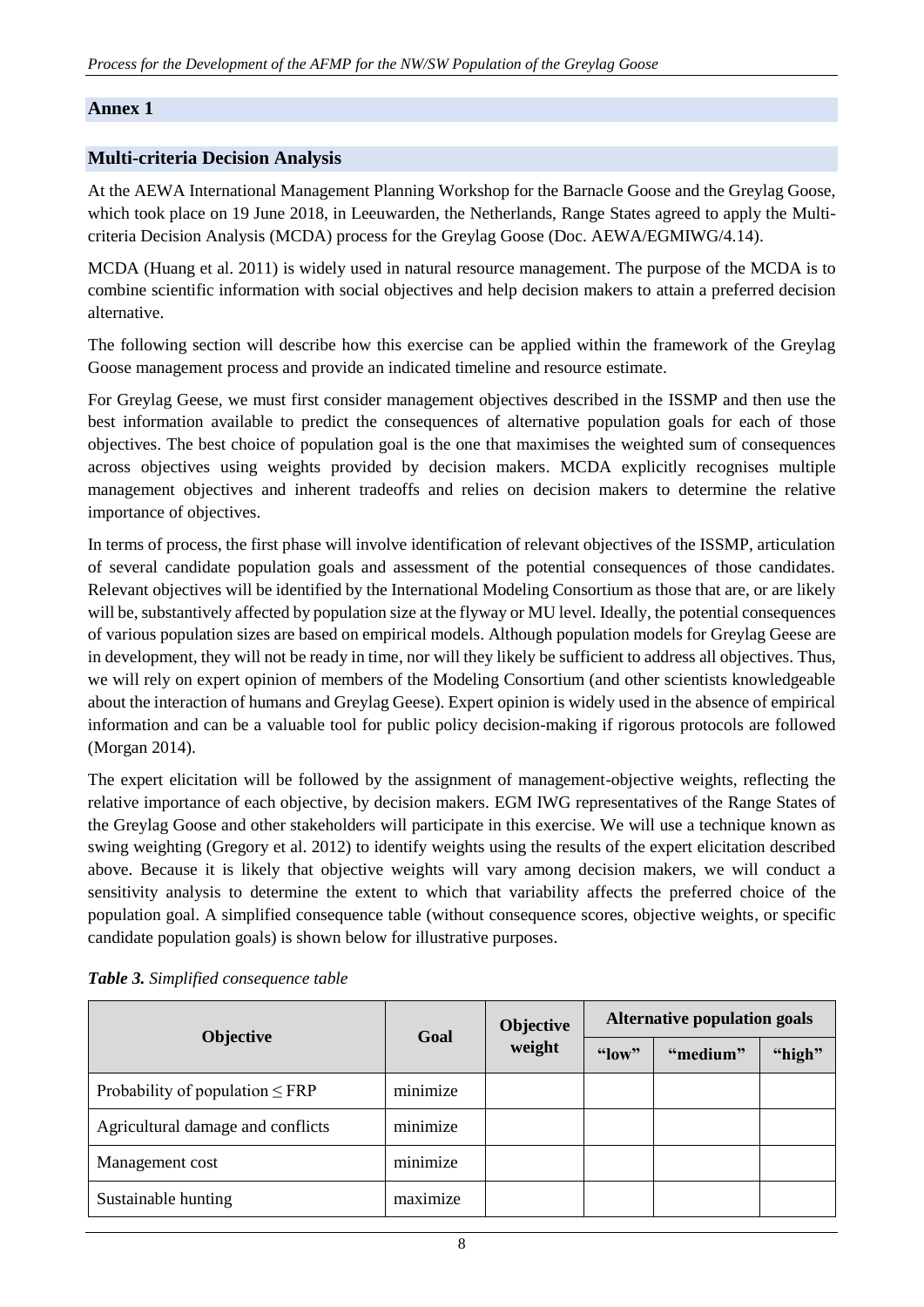The project will require approximately ten months to complete (see below). All project activities involving the Modeling Consortium (and other experts) and decision makers will be conducted via email (with follow-up phone calls if necessary).



*Figure 2. MCDA timeline*

The following estimated budget is needed for the entire process:

| <b>Total:</b>                       | <b>EUR 31,400</b> |
|-------------------------------------|-------------------|
| Academic technician (70 hours):     | EUR 5.600         |
| Principle investigator (280 hours): | EUR 25,800        |

It should be noted that the MCDA can only be delivered if the FRVs have been agreed by the EGM IWG and the necessary funds have been provided on time. More specifically, the results of the MCDA will need to be delivered at the latest by April 2020 in order to allow running the population models against the targets and propose management options to the EGM IWG5 in June 2020.

## **Literature Cited**

- **Gregory, R., L. Failing, M. Harstone, G. Long, T. McDaniels, and D. Ohlson.** 2012. Structured Decision Making: A Practical Guide to Environmental Management Choices. John Wiley & Sons, Ltd., West Sussex, UK.
- **Huang, I. B., J. Keisler, and I. Linkov.** 2011. Multi-criteria decision analysis in environmental sciences: ten years of applications and trends. Science of the Total Environment 409:3578–3594.
- **Morgan, M. G.** 2014. Use (and abuse) of expert elicitation in support of decision making for public policy. Proceedings of the National Academy of Sciences 111:7176–7184.